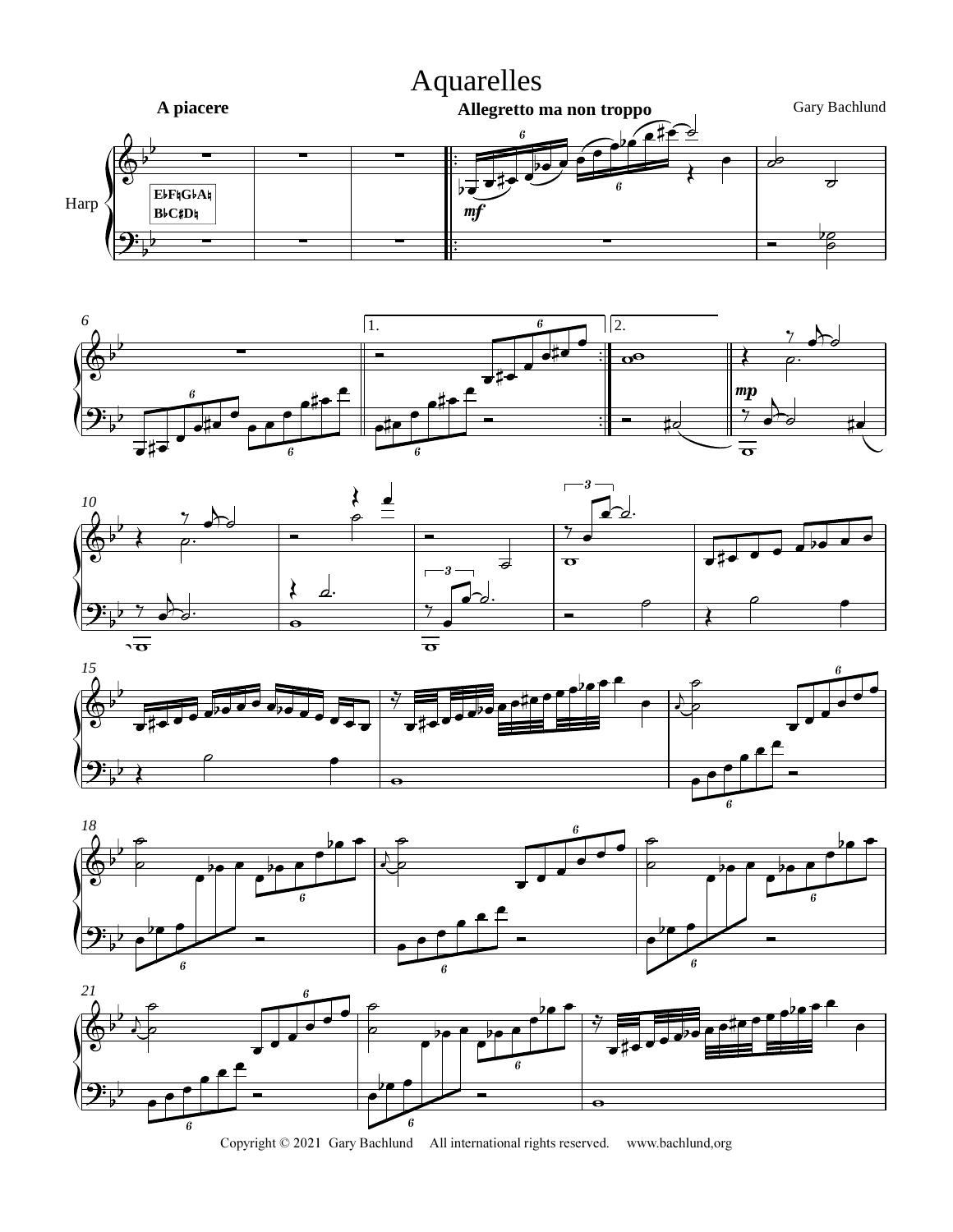









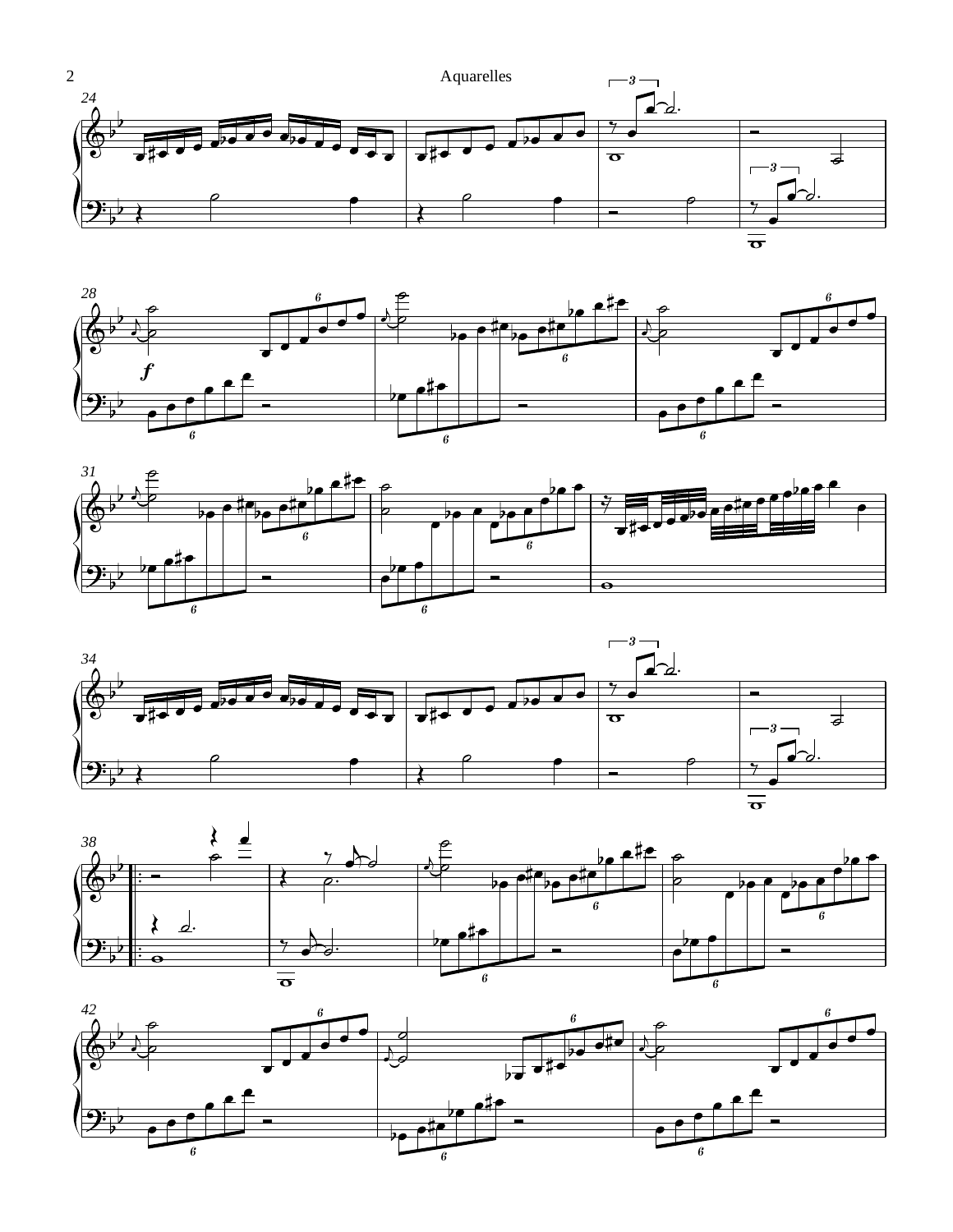









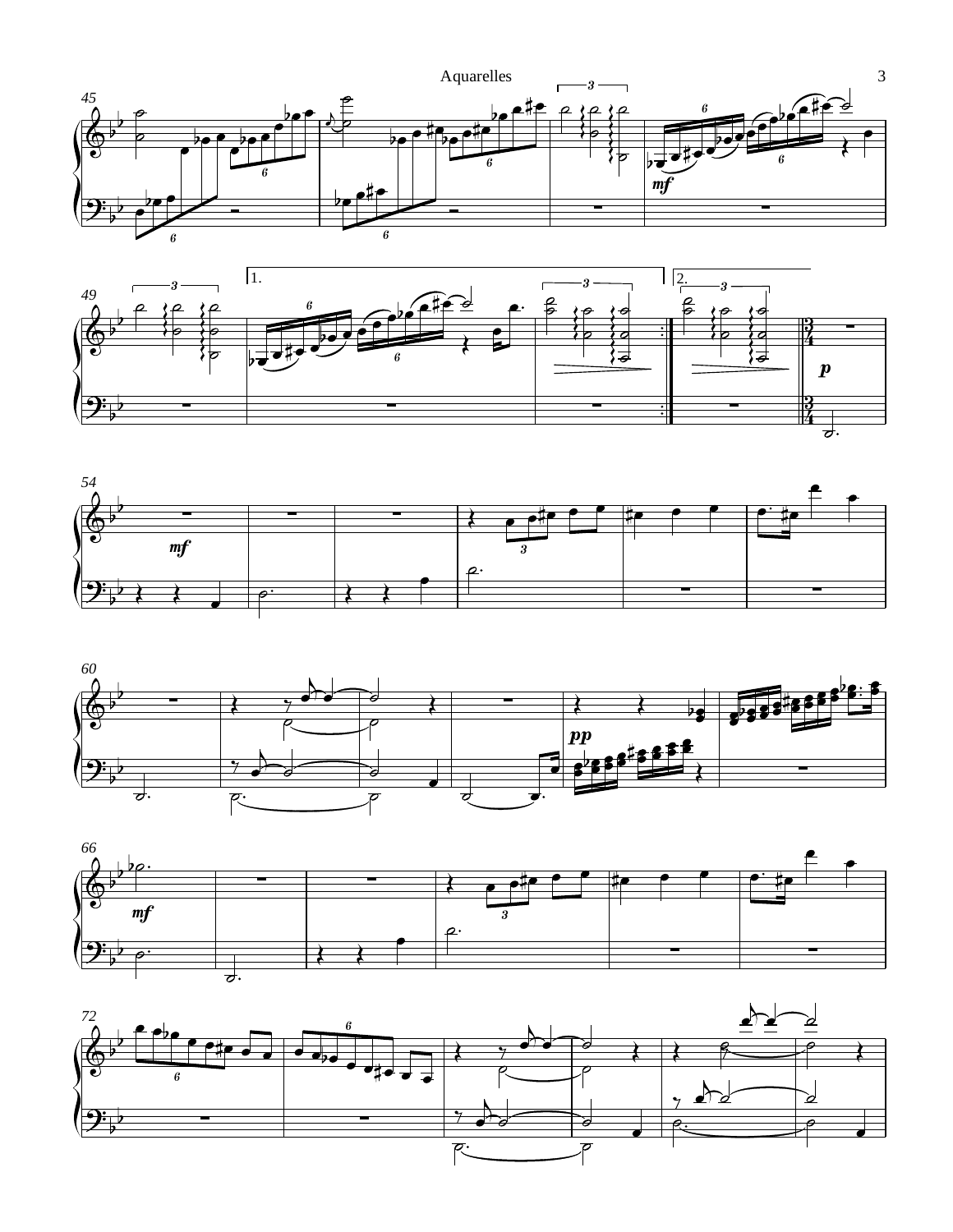









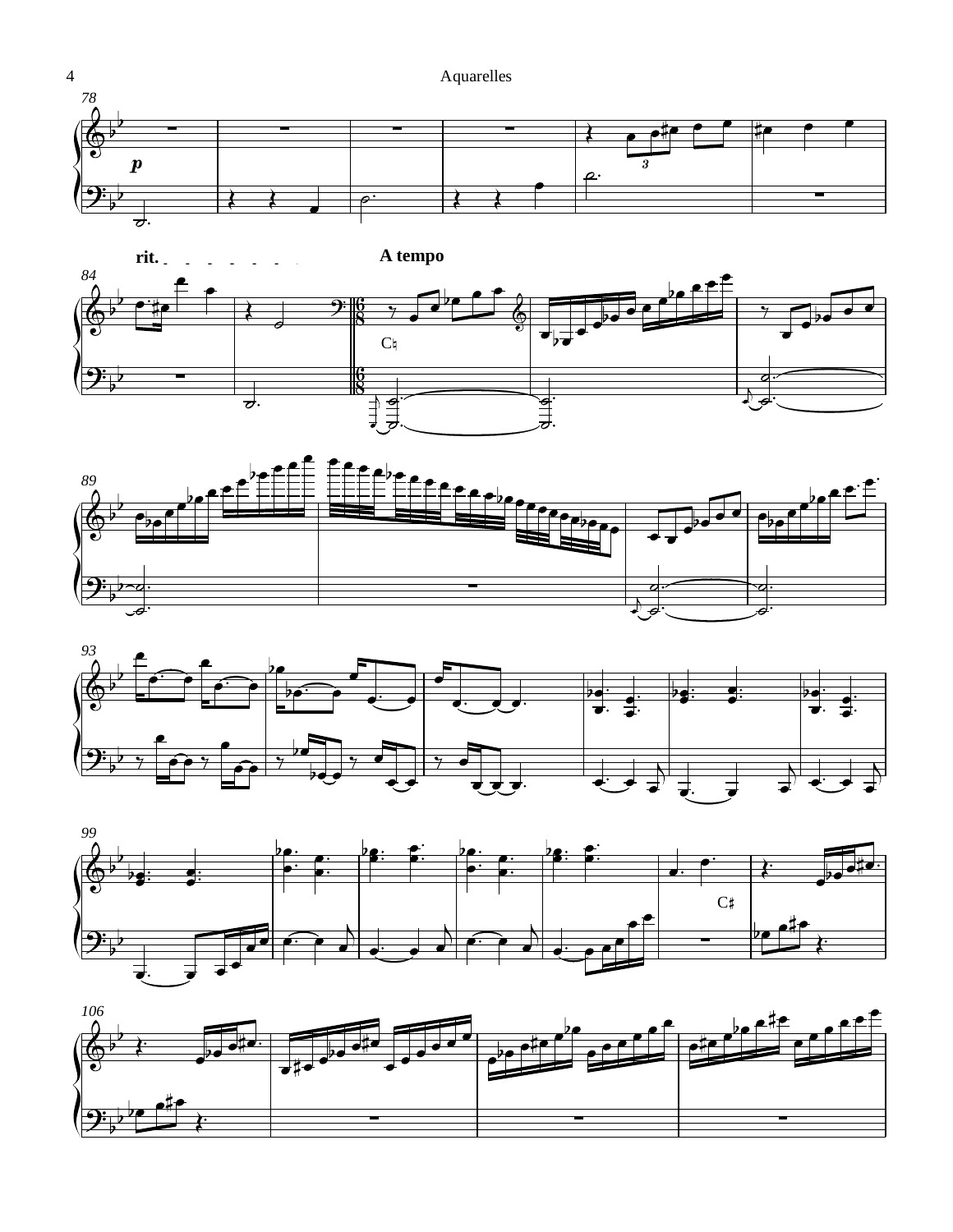









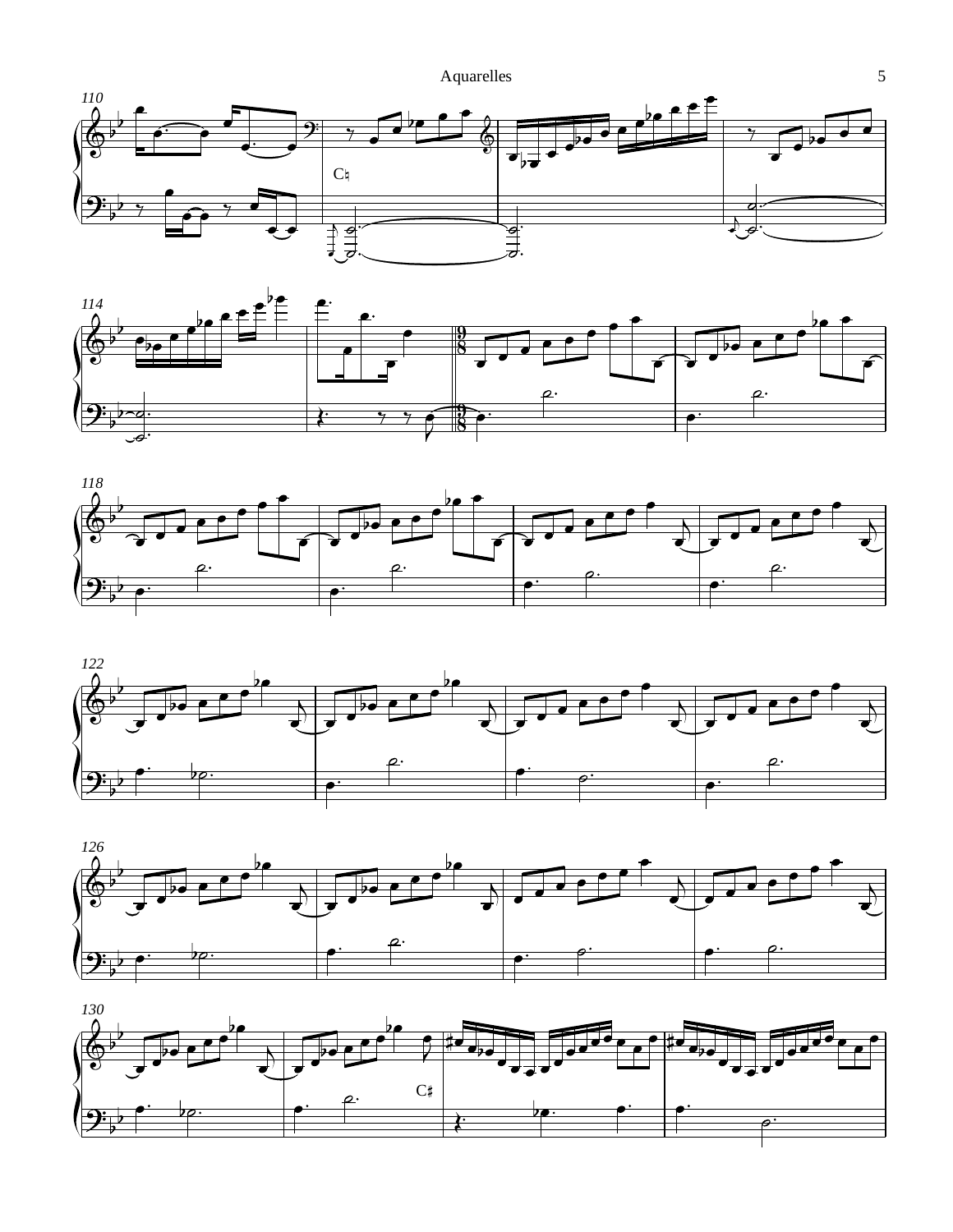









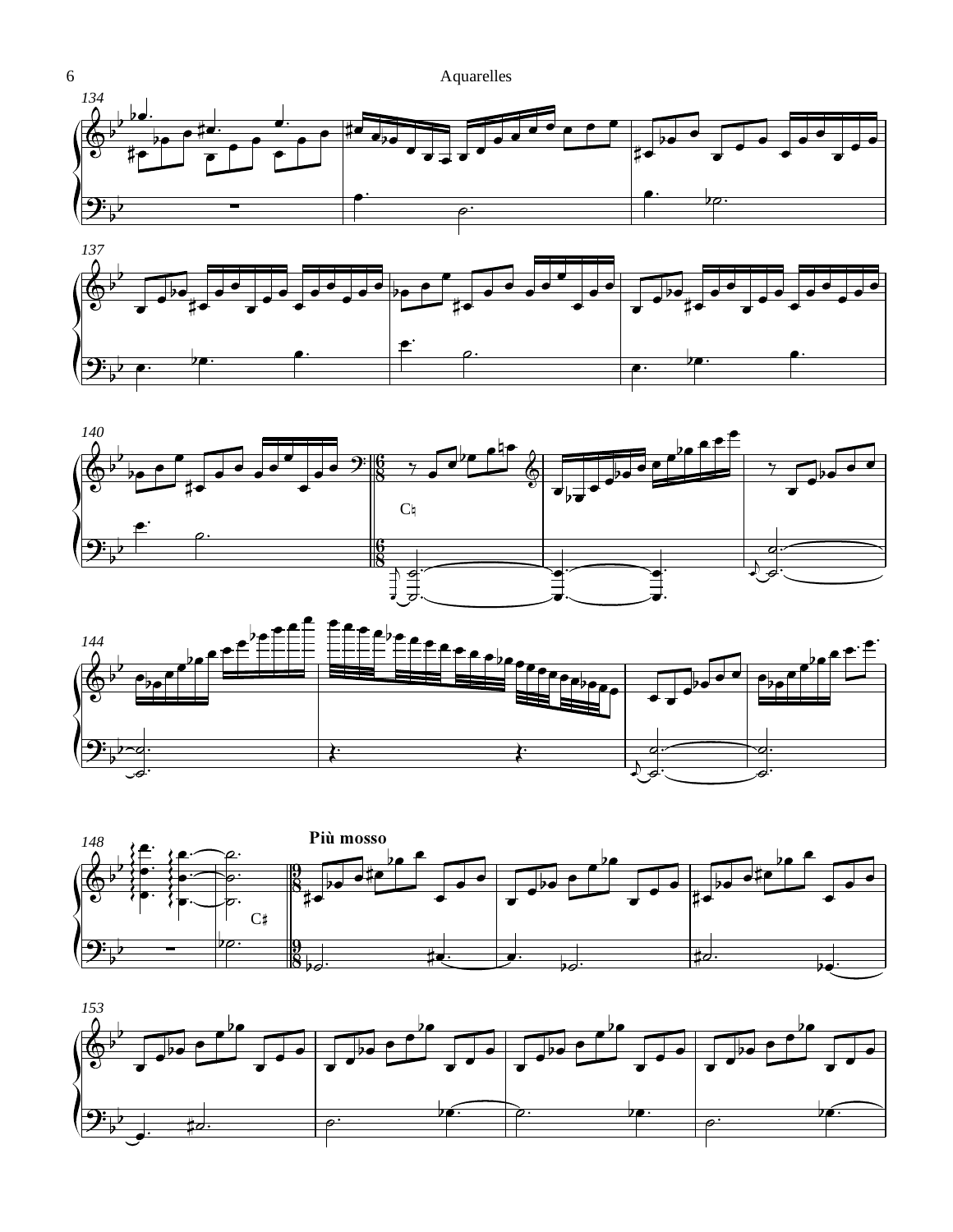









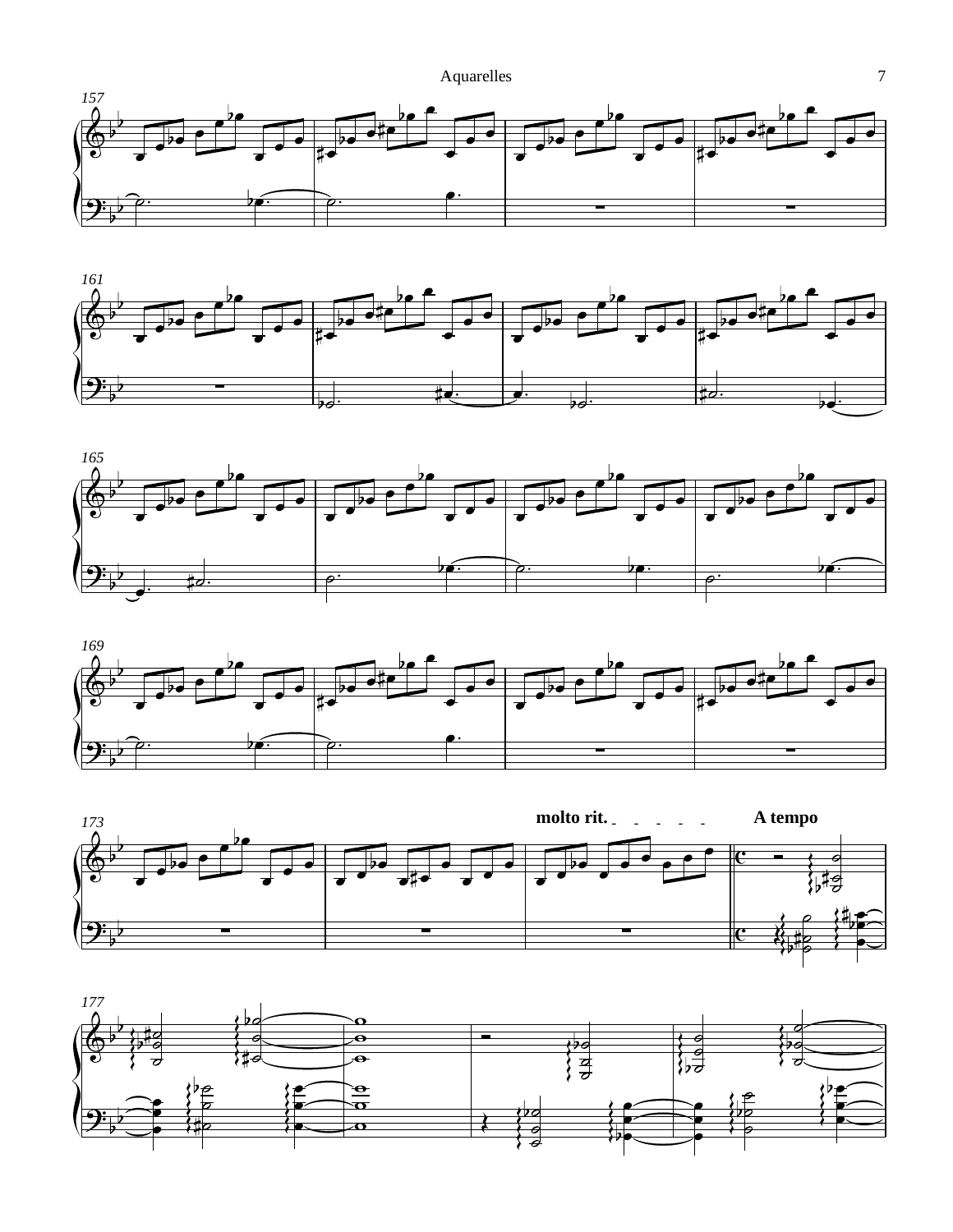









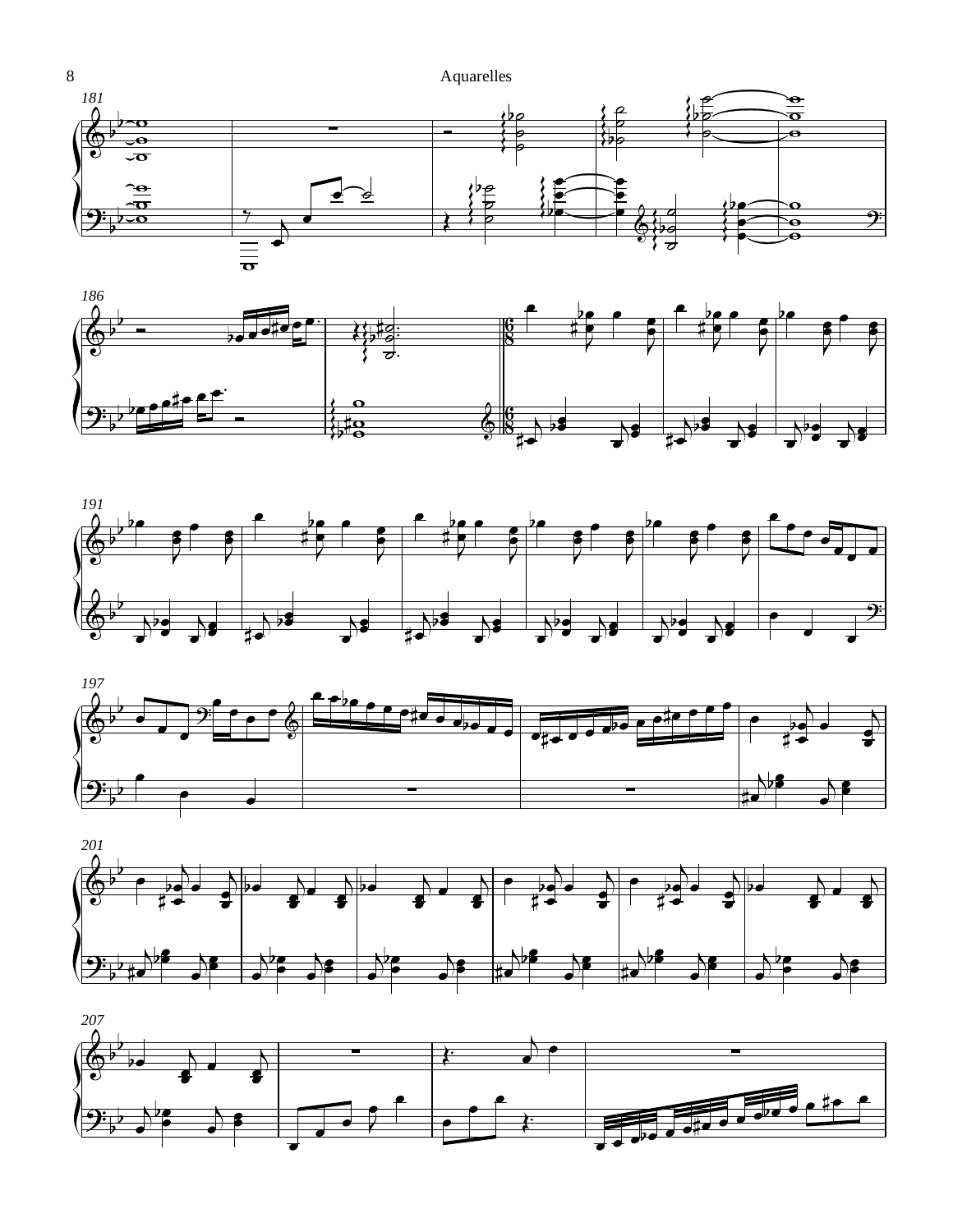Aquarelles 9









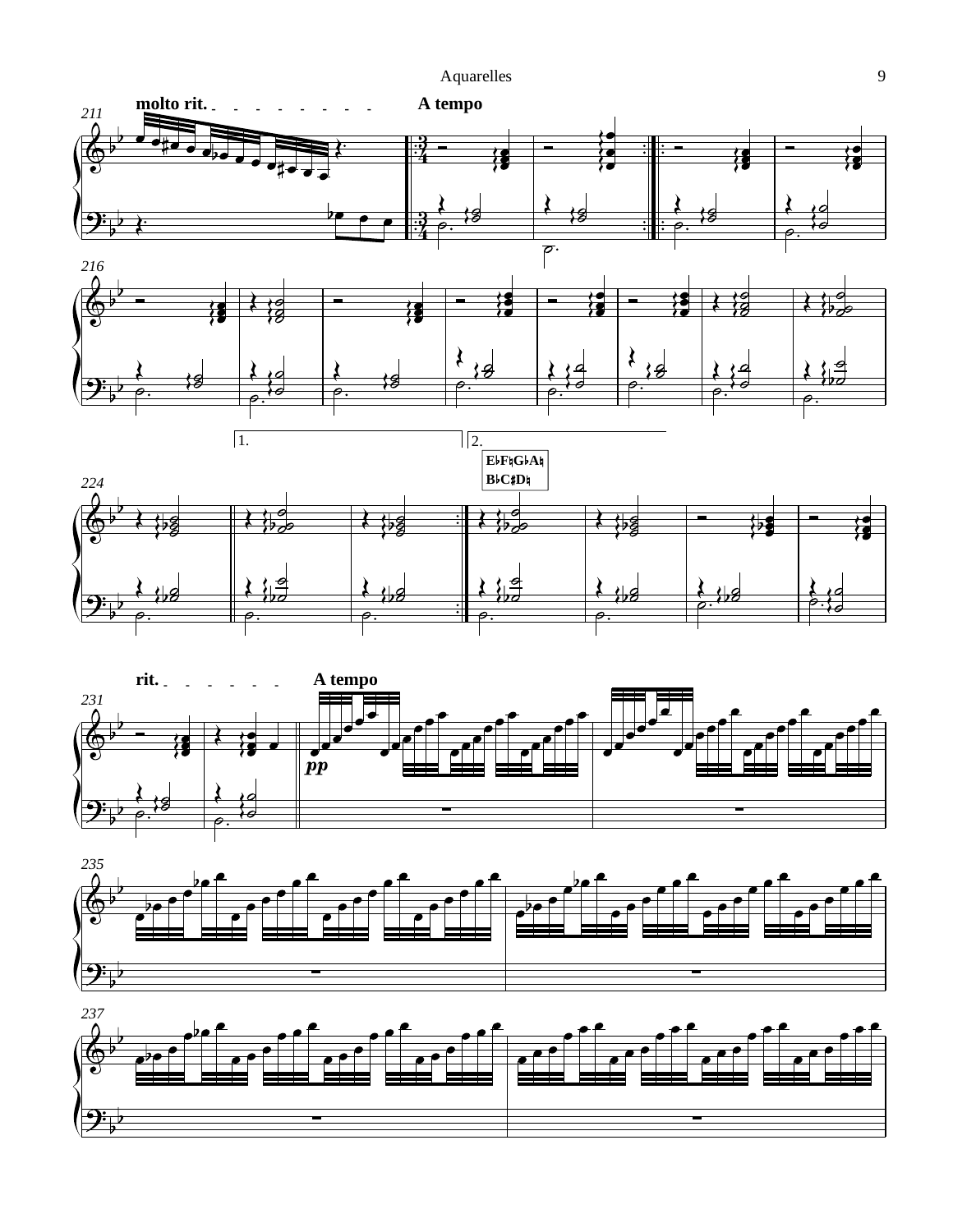